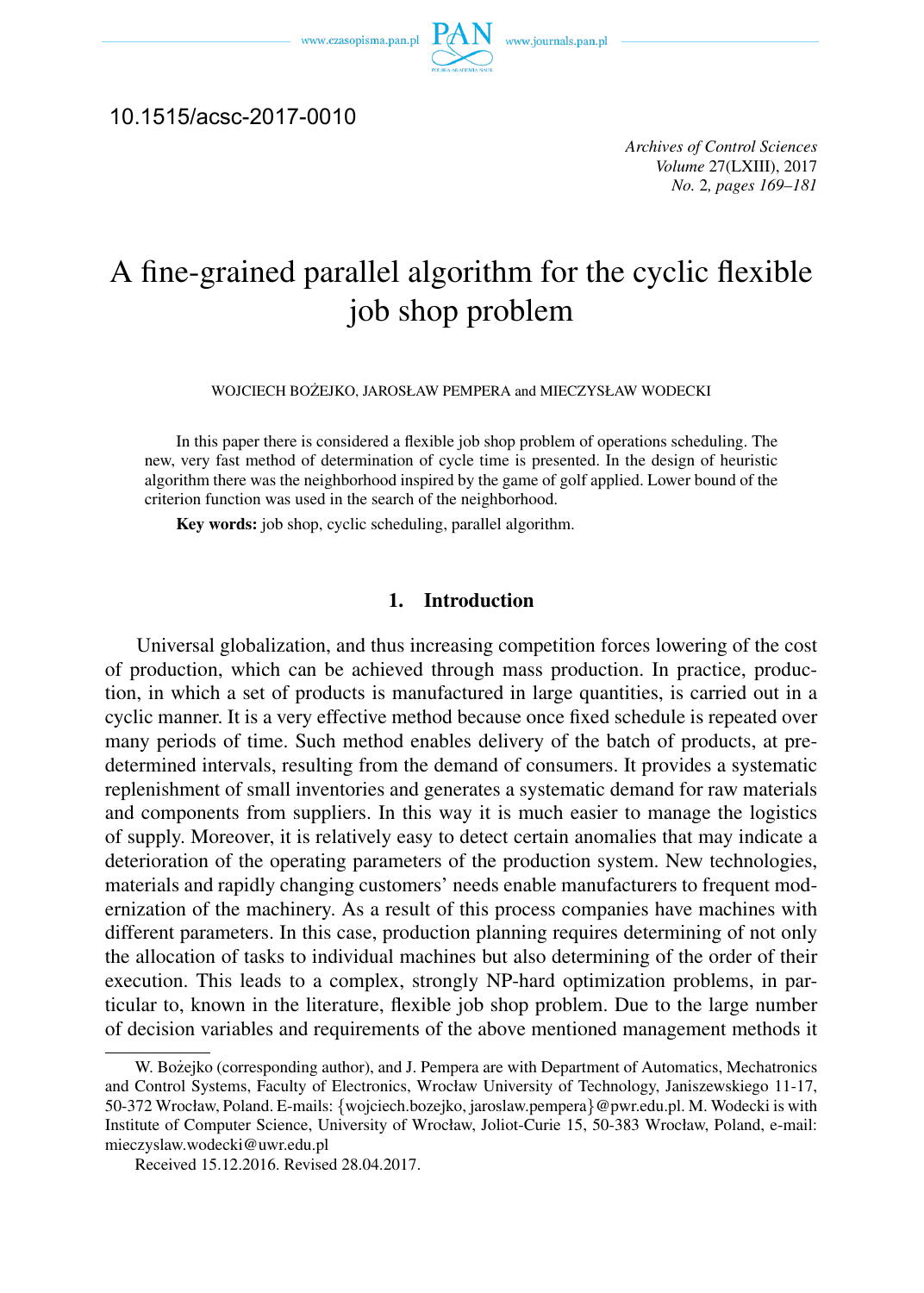

www.journals.pan.p



170 W. BOŻEJKO, J. PEMPERA, M. WODECKI

is necessary to use advanced algorithms to support scheduling at the operational level. Flexible production planning systems enable the implementation of challenges posed by modern management methods such as JIT (just in time) or JIS (just in sequence). In the work there is considered a flexible job shop problem in which a set of tasks to be performed on machines grouped into production cells is given. One should assign tasks to the appropriate machines and determine the order of their execution on each machine so as to optimize some criterion (e.g. all tasks execution time *C*max). In most of the works on a flexible job shop problem, as an optimization criterion there is completion date of all tasks execution considered (Yan and Xu [11], Gonzales et al. [6], Pezella et al., [8], Bożejko et al. [2]). Much less papers were devoted to the cyclic version of this problem. In the works of Brucker and Kampmeyer [5] and Kampmeyer [7] there was presented a cyclical job shop problem (i.e. a special case of the considered in this work problem in which each slot contains only one machine). In turn, in the work by Bozejko et al.  $[4]$ there were not only certain properties proved but also algorithms for solving the cyclic job shop problem presented. The main problem that exists in the design of efficient algorithms to solve NP-hard cyclic scheduling problems is time-consuming determination of the cycle time. In this paper we present not only some properties of a cyclic job shop problem but also an efficient method of determining the cycle time in which parallel processing was used. They were applied in the algorithm which was described in Bozejko et al. [4] where significant reduction of computation time was obtained, without worsening of the quality of designated solutions.

## 2. Cyclic job shop problem

In the flexible job shop problem there are given: a set of tasks  $\mathcal{I} = \{1, 2, ..., n\}$  and a set of multi-functional machines  $M = \{1, 2, ..., m\}$  grouped into production slots. Each machine at any time can execute at most one task. Task  $j \in \mathcal{I}$  consists of  $o_j$  operation for a set  $\mathcal{I}^j = \{l_j + 1, ..., l_j + o_j\}$  where  $l_j = \sum_{i=1}^{j-1}$  $\int_{i=1}^{j-1}$  *o*<sub>*i*</sub> is the number of operations of the first *j −*1 jobs. Operations included in the tasks are performed according to the order of their numbering and form the so-called technological line. By  $O = \{1, 2, ..., o\}$ , where  $o = \sum_{i=1}^{j-1}$  $\int_{i=1}^{j-1} o_i$  we denote the set of all operations. For each operation  $v \in O$  there is defined a subset of machines  $\mathcal{M}^{\nu} \subset \mathcal{M}$ . The operation  $\nu \in \mathcal{O}$  is to be executed on any *k* machine from the set  $\mathcal{M}^{\nu}$  in time  $p_{\nu,k} \ge 0$ . Execution of operations on the machine cannot be interrupted. In the cyclic production system a set of tasks (hereinafter referred to as MPS-*Minimal Part Set*), is executed repeatedly. In each of the MPS on each machine operations are performed in the same order. The problem consists in the allocation of jobs to machines from the adequate type and the schedule of jobs execution determination on each machine to minimize the cycle time. The following constrains have to be fulfilled:

(*i*) each job has to be executed on only one machine of a determined type in each moment of time,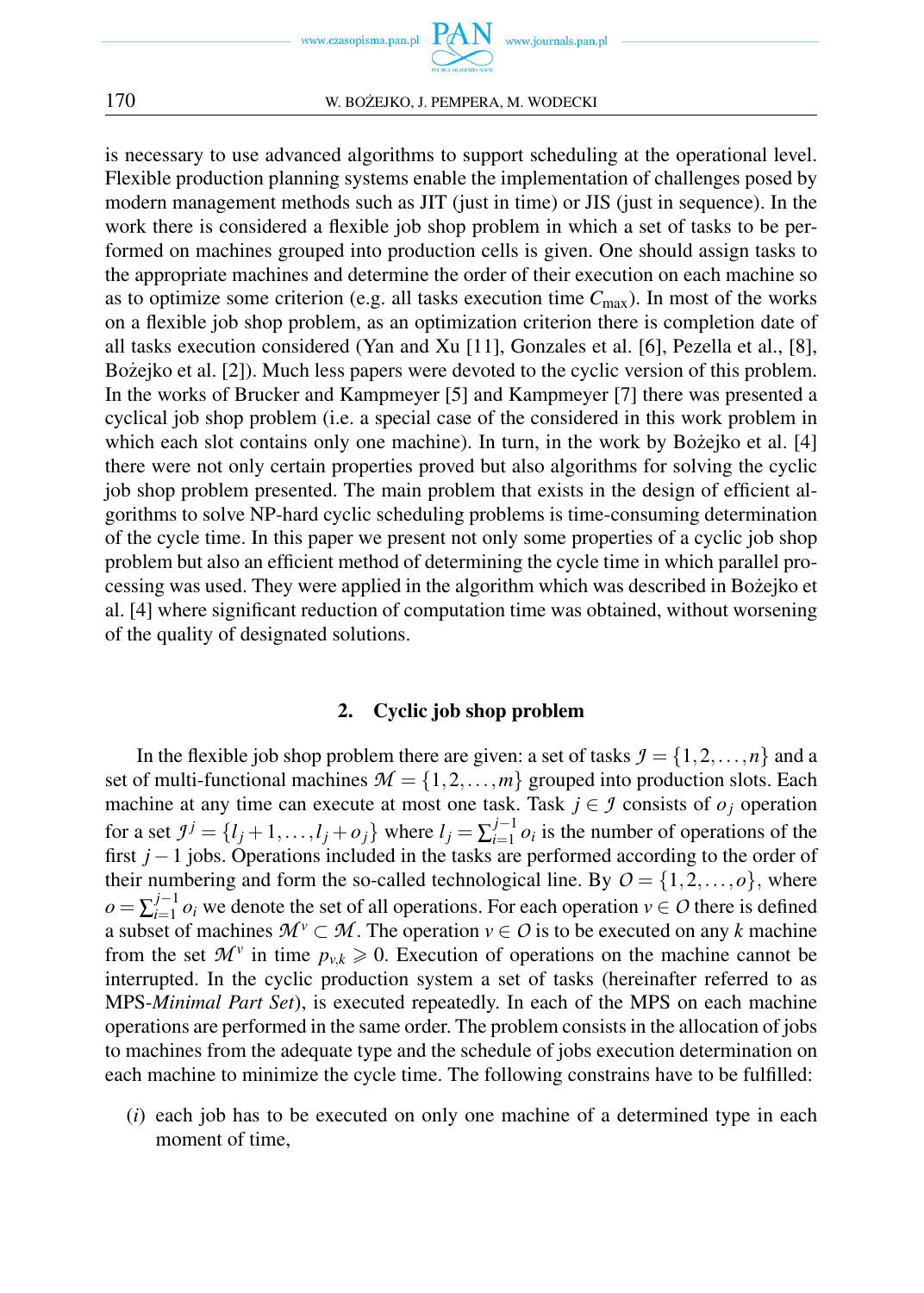- (*ii*) machines cannot execute more than one job in each moment of time,
- (*iii*) there are no idle times (i.e. the job execution must not be broken),
- (*iv*) the technological line has to be obeyed,
- (*v*) each operation is performed in sequence after the cycle time is completed.

Constraints (*i*)-(*iv*) define known in the literature *Flexible Job Shop* problem (in short denoted by *FJS*). If in addition we assume that each socket contains exactly one machine, then it is a classical in task scheduling theory *Job Shop* problem (abbreviated to *JS*). Descriptions of these problems and metaheuristic algorithms solving them is presented in the works by Nowicki and Smutnicki [9], Barnes and Chambers [1], González et al. [6], Yuan and Xu  $[11]$  and Bozejko et al.  $[3]$  and  $[4]$ .

By  $\mu = (\mu_1, \ldots, \mu_o)$  we denote the assignment of operations to machines where  $\mu_a \in$  $M^a$  is a machine assigned to perform the operation  $a \in O$ . The set

$$
O^l = \{a \in O : \mu_a = l\}
$$
 (1)

operations executed on the machine  $l \in \mathcal{M}$ , wherein  $\bigcup_{i=1}^{m} O^i = O$ .

Let permutation  $\pi_l$  be a certain sequence of operations from the set  $O^l$  on machine *l*  $(|O^l| = n_l)$  whereas  $\Phi^l$  the set of all permutations of elements from  $O^l$ . The sequence of operations' execution on the machines is determined by the composition *m* of permutation  $\pi = (\pi_1, \pi_2, \dots, \pi_m)$ , where  $\pi_i \in \Phi^i$ ,  $i = 1, 2, \dots, m$ . Let  $\Phi$  be the set of all such permutations. Let us see that a permutation  $\pi \in \Phi$  unambiguously determines the allocation of operations to machines and the order of operations' execution of individual machines. For the fixed sequence  $\pi \in \Phi$  (of solution to *FJS*) problem, let  $\mathcal{S}^k = (S^k_1, S^k_2, \dots, S^k_o)$  be a sequence of begining times of operations' execution in the  $k$ -th MPS, where  $S_i^k$  denotes the commencement date of operation  $i$  on machine  $\mu_i$  in  $k$ -th cycle. We assumed that time schedule of the system is cyclic (constraint  $(v)$ ). This means that there is a constant  $T(\pi)$  (the so-called *cycle time*) such that

$$
S_{\pi(i)}^{k+1} = S_{\pi(i)}^k + T(\pi), \quad i = 1, ..., o, k = 1, 2, ... \tag{2}
$$

or equivalently

$$
S_{\pi(i)}^{k+1} = S_{\pi(i)}^1 + (k-1)T(\pi), \quad i = 1, ..., o, k = 1, 2, ... \tag{3}
$$

Equality (2) is an implementation of the constraint  $(v)$ . Undoubtedly, in a feasible schedule there must be met also restrictions  $(i-iv)$  met, which can be written in the form of the following inequities:

$$
S_{\pi(i)}^k \geq 0 \quad i = 1, 2, \dots, o, \ k = 1, 2, \dots \tag{4}
$$

$$
S_{\pi(i)}^{k} + p_{\pi(i),\mu(\pi(i))} \leqslant S_{\pi(i+1)}^{k}, \pi(i),\pi(i+1) \in \mathcal{I}^{j}, \ j \in \mathcal{I}, \ k = 1,2,\ldots
$$
 (5)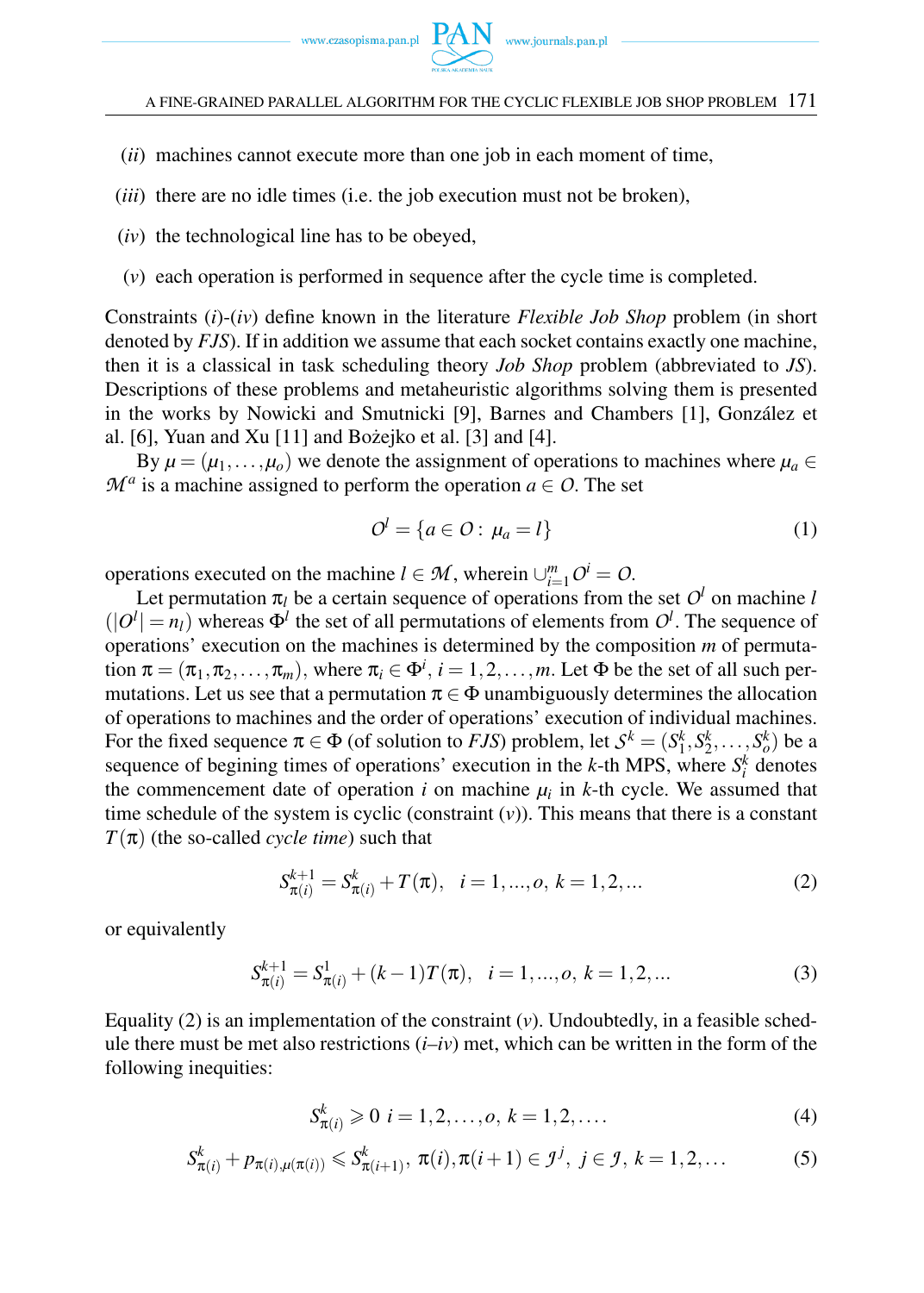

$$
S^k_{\pi_l(j)} + p_{\pi_l(j),\mu(\pi_l(j))} + \leqslant S^k_{\pi_l(j+1)}, \ l \in \mathcal{M}, \ j = 1, \ldots, n_l - 1, \ k = 1, 2, \ldots \tag{6}
$$

$$
S^k_{\pi_l(n_l)} + p_{\pi_l(n_l),\mu(\pi_l(n_l))} \leqslant S^{k+1}_{\pi_l(1)}, \ l \in \mathcal{M}, \ k = 1,2,\ldots \tag{7}
$$

Inequity (5) is a realization of the constraint  $(iv)$ , (6) of constraint  $(ii)$ , whereas (7) of constraint (*v*). For a fixed order of operations execution on machines  $\pi$ , the minimum value of  $T(\pi)$ , for which there is a feasible schedule that meets (2)–(7), will be called *minimal time cycle* and denoted by  $T_{\text{min}}(\pi)$ . Since the order of operations for each MPS is the same, it is enough just to determine the beginning moments of execution of operations  $S_1^1, S_2^1, \ldots, S_o^1$  for the first MPS and make the shift by the size of  $T(\pi)$ . The considered in this work flexible cyclic job shop problem (in short denoted by *CFJS*) consists in determining a permutation  $\pi^* \in \Phi$  with a minimum value of cycle time, i.e. such that

$$
T_{\min}(\pi^*) = \min\{T_{\min}(\pi): \pi \in \Phi\}.
$$
\n(8)

#### 3. Graph model

For a fixed sequence  $\pi = (\pi_1, \pi_2, \ldots, \pi_m)$  ( $\pi \in \Phi$ ), of operations execution in a cyclic flexible job shop problem and the first *k*-cycle of production  $(k = 1, 2, \ldots, m + 1)$  we define a directed graph  $G(\pi, k) = (\mathcal{V}, \mathcal{T} \cup \mathcal{E}(\pi) \cup \mathcal{C}(\pi))$  consisting of a set of vertices *V* and three sets of arcs: *T*,  $E(\pi)$ ,  $C(\pi)$ . The set *V* includes *k · o* vertices numbered with successive natural numbers. Each operation is assigned to one vertex, wherein the operation  $v \in O$  executed in *x*-th ( $x = 1,...,k$ ) MPS corresponds to the vertex  $v^x(v) =$ *v* + (*x* − 1)*o* (*x*-th copy of vertex *v*) of weight  $p_{v,\mu(v)}$ . In the further part we will identify vertices of the graph with operations executed within the corresponding MPS. Sets of arcs represent sequence constraints and are defined as follows:

- $(a)$   $T = \bigcup_{k=1}^{k}$ *x*=1 ∪*n j*=1 *lj−*1+ ∪*oj−*<sup>1</sup> *v*=*lj−*1+*i*  $\{(v^x(v), v^x(v+1))\}$ , contains arcs representing the technological line (constraint (5)).
- (*b*)  $\mathcal{E}(\pi) = \bigcup_{k=1}^{k}$ *x*=1 ∪*m l*=1 *n*<sub>*l*</sub>−1<br>| | *i*=1  $\{(v^x(\pi_l(i)), v^x(\pi_l(i+1)))\}$ , arcs connecting the operations executed on the same machine (constraint (6)),
- $(c)$   $C(\pi) = \bigcup^{k-1}$ *x*=1 ∪*m l*=1  $\{ (v^x(\pi_l(n_l)), v^{x+1}(\pi_l(1))) \}$ , arcs connecting the operations executed on the same machine between the MPS (constraint (7)).

**Theorem 1** If  $\pi \in \Phi$  *is the order of operations' execution on the machines in* CFJS *problem, then the graph*  $G(\pi, k)$ *,*  $k = 1, 2, ..., m+1$  *does not contain cycles.*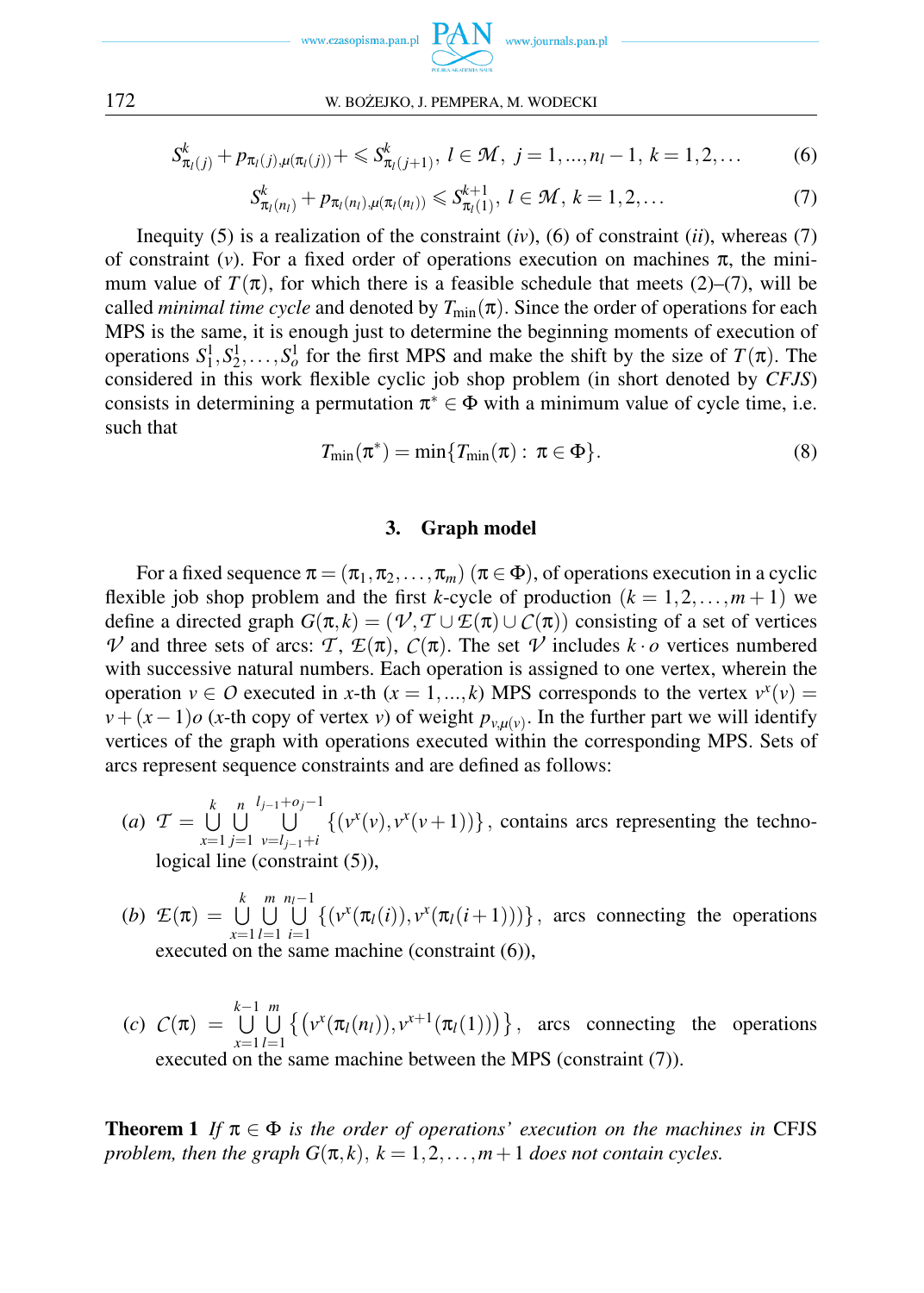



A FINE-GRAINED PARALLEL ALGORITHM FOR THE CYCLIC FLEXIBLE JOB SHOP PROBLEM 173

**Proof** Let permutation  $\pi \in \Phi$  be the solution to *CFJS* problem. The first MPS is represented by a graph  $G(\pi,1)$ . It is easy to see that this is also a graph solving the *FJS* problem, whose acyclicality is easy to prove. For a fixed  $k$  ( $k = 2, 3, \ldots, m + 1$ ) we consider the graph  $G(\pi, k)$ . It follows from definition of a set of vertices and arcs  $(a)$ ,  $(b)$ that the graph is *k*-fold copy of the graph (components)  $G(\pi, 1)$ . It also includes arcs between certain vertices belonging to the subsequent neighboring components (a set of  $C(\pi)$ ). Because the components are acyclic graphs and it is not possible to return to the previous components (the definition of a set of arcs  $(c)$ ), so the graph  $G(\pi, k)$  does not contain cycles.  $\Box$ 

We consider the longest path in graph  $G(\pi, m+1)$  from a vertex  $v \in O$  in the first MPS, to the same vertex in *x*-th MPS, i.e. vertex  $v^x$ . By  $L_v^x$  we denote the length of this path (the length does not include the weight of vertex  $v^x$ ). If  $S_v^1$  is the moment of beginning of execution of operation  $v$  in the first MPS, and  $S_v^x$  the moment of its commencement (i.e. operation  $v^x$ ) in *x*-th MPS, then:

$$
S_{\nu}^x \geqslant S_{\nu}^1 + L_{\nu}^x. \tag{9}
$$

This inequity is a direct result of the constraints  $(i)-(v)$ . Before the beginning of operation  $v^x$  all the operations lying on any path (including the longest) between *v* and  $v^x$  must be executed.

Let

$$
\Lambda^*(\pi) = \max_{v \in O} \max_{x=2,\dots,m+1} \{ \lambda_{v,x} \},
$$
\n(10)

where

$$
\lambda_{\nu,x} = L_{\nu}^{x} / (x - 1), \, \nu \in \mathcal{O}, \, x = 2, 3, \dots, m + 1. \tag{11}
$$

Below we will prove two theorems showing the relationship between the minimum cycle time  $T_{\text{min}}(\pi)$ , and the value  $\Lambda^*(\pi)$ .

**Theorem 2** *If*  $\pi \in \Phi$  *is allowable execution order of operations in a cyclic flexible job shop problem, then the minimum cycle time*  $T_{\min}(\pi) \leq \Lambda^*(\pi)$ .

#### Proof Let

$$
T'(\pi) = \Lambda^*(\pi) = \max_{v \in O} \max_{x=2,...,m+1} \{\lambda_{v,x}\} = \lambda_{a,t} = L_a^t/(t-1).
$$

We will show that the so defined  $T'(\pi)$  is the cycle time for solution  $\pi$ . Let  $(S^1_{\pi(1)}, S^2_{\pi(2)}, \ldots, S^o_{\pi(o)})$  be a sequence of the commencement moment of operations of the first MPS. We will show that

$$
S_{\pi(i)}^{k+1} = S_{\pi(i)}^k + (k-1)T'(\pi), i = 1, 2, ..., o, k = 2, 3, ..., m+1,
$$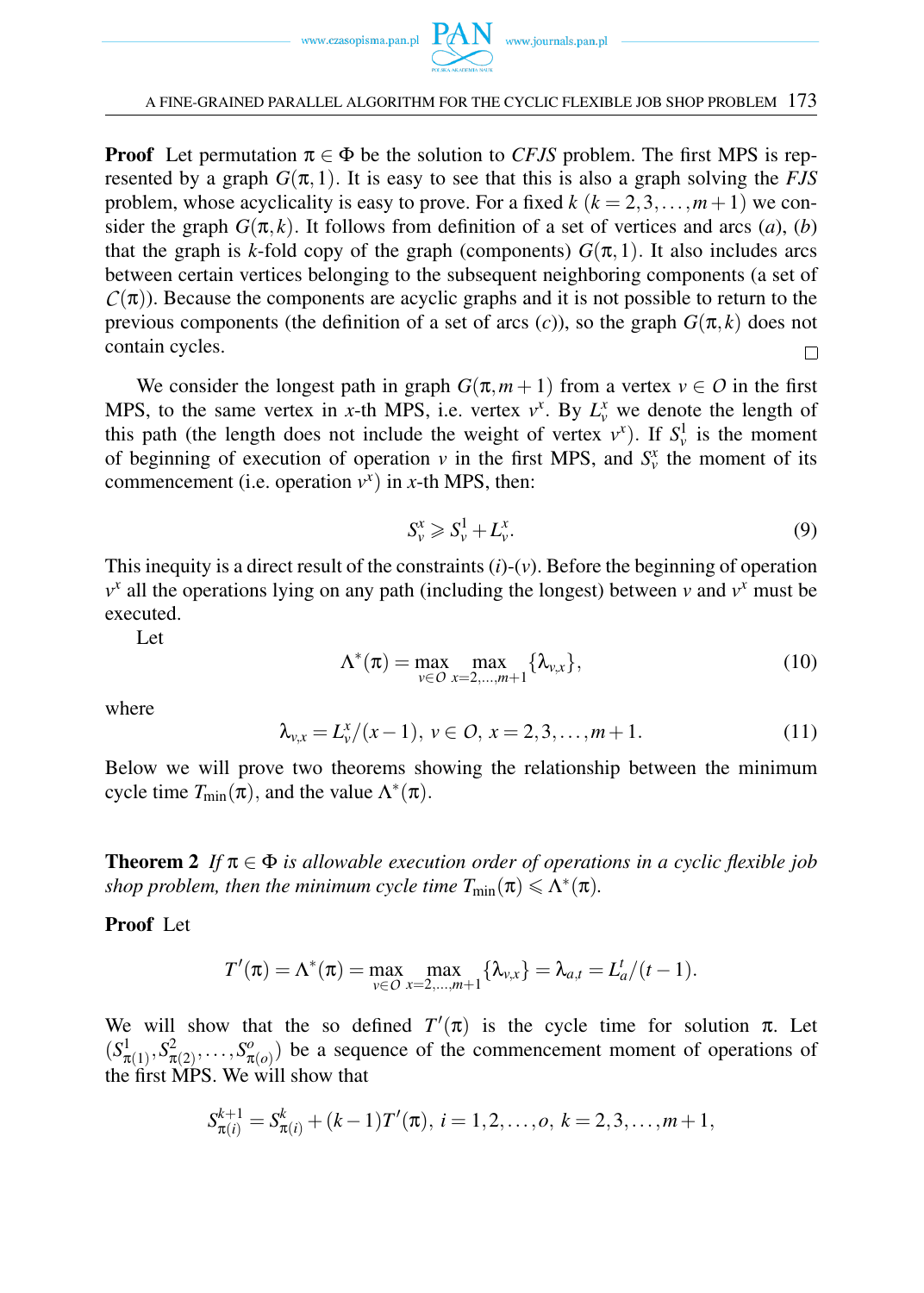

are the beginning moments of separate operations in subsequent MPS, i.e. they meet the constraints (3). By definition (10)

$$
S_{\pi(i)}^{k+1} = S_{\pi(i)}^1 + (k-1)T'(\pi) = S_{\pi(i)}^1 + (k-1)\Lambda^*(\pi) =
$$
  

$$
S_{\pi(i)}^1 + (k-1)(L_a^t/(t-1)) \ge S_{\pi(i)}^1 + (k-1)(L_{\pi(i)}^k/(k-1)) = S_{\pi(i)}^1 + L_{\pi(i)}^k.
$$

The last inequity follows from the fact that  $\lambda_{a,t} = L_a^t/(t-1)$  is a maximum element, thus  $\lambda_{a,t} \ge \lambda_{v,j}$  ( $v = 1, 2, ..., o, j = 2, 3, ..., m+1$ ). We have shown this way, that  $T'(\pi)$ is cycle time (i.e. it satisfies the inequity (3)), which completes the proof of the theorem.

**Theorem 3** If  $\pi \in \Phi$  *is allowable execution order of operations in a cyclic flexible job shop problem, then the minimum cycle time*  $T_{\min}(\pi) \geqslant \Lambda^*(\pi)$ *.* 

**Proof** For the solution  $T_{\text{min}}(\pi)$ , let  $\pi \in \Phi$ , be minimum cycle time, whereas  $(S_{\pi(1)}^k, S_{\pi(2)}^k, \ldots, S_{\pi(n)}^k)$  a sequence of beginning moments of operation in *k*-th MPS. According to (3)

$$
S_{\pi(i)}^k = S_{\pi(i)}^1 + (k-1) \cdot T_{\min}(\pi), \tag{12}
$$

for  $i = 1, 2, \ldots, o, k = 2, 3, \ldots, m + 1$ .

Let  $\pi(l)$  be any operation from the set *O*. Rusing from (9) and (12) we obtain

 $S_{\pi(i)}^1 + (k-1) \cdot T_{\min}(\pi) \geqslant S_{\pi(i)}^1 + L_{\pi(l)}^k,$ 

hence

$$
T_{\min}(\pi) \geqslant L_{\pi(l)}^k/(k-1) = \lambda_{k,\pi(l)}.
$$

Since this inequality is valid for every  $l = 1, 2, \ldots, o$  and  $k = 2, 3, \ldots, m + 1$ , then

$$
T_{\min}(\pi) \geqslant \max\{\lambda_{k,\pi(l)}:\, k=1,2,\ldots,m,\, k=1,2,\ldots,o\} = \Lambda^*(\pi),
$$

which completes the proof of the theorem.

Designation of the minimum value of the cycle time  $T_{\text{min}}(\pi)$  (i.e. value  $\Lambda^*(\pi)$ ) requires the calculation of  $m \cdot o$  values of the coefficients  $\lambda_{i,j}$ . In the work of Bozejko et al. [4] there was a theorem proven enabling much faster calculation of minimum cycle time.

Let

$$
\mathcal{A} = \{v : v = \pi_l(1), \ l \in \mathcal{M}\}
$$

be the set of all operations executed as first on the individual machines in the first MPS.

**Theorem 4** *For any solution*  $\pi \in \Phi$  *minimum cycle time* 

$$
T_{min}(\pi)=\Lambda^*(\pi)=\max_{\nu\in\mathcal{A}}\max_{x=2,\ldots,m+1}\{\lambda_{\nu,x}\}.
$$

 $\Box$ 

 $\Box$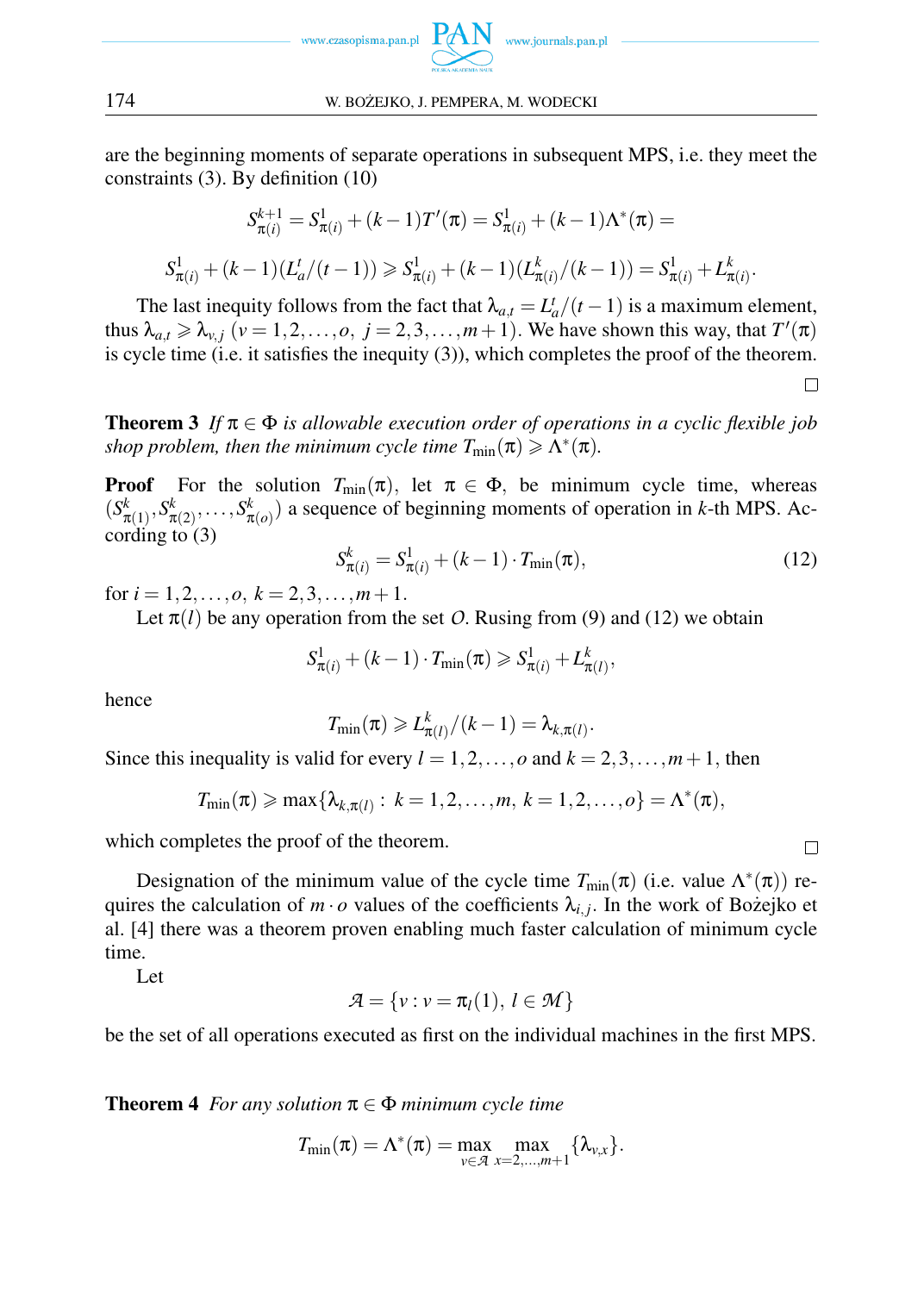

Proof See theorem 2 and 3.

Using this theorem the number of determined coefficients  $\{\lambda_{v,x}\}$  can be reduced from  $m \cdot o$  to  $m \cdot m$ , where  $o$  is the number of operations and  $m$  the number of machines.

Determination of value  $\lambda_{v,x}$  dla  $x = 2,...,m+1$ ,  $v \in \mathcal{A}$  requires construction of a graph  $G(\pi, m+1)$  consisting of  $(m+1)\rho$  vertices and the same order of arcs. In turn, to calculate the value  $\{\lambda_{v,x}\}\)$ , for a given  $v \in \mathcal{A}$ , one must designate the length of the longest paths from *v* to other vertices which requires  $O(mo)$  time. Ultimately, we get the computational complexity designation  $\Lambda^*(\pi)$ ,  $|\mathcal{A}|O(mo) = O(om^2)$ .

A path in a graph  $G(\pi, m+1)$ , whose length  $L_v^x/(x-1) = \Lambda^*(\pi)$  will be called *a critical path*. In turn, the maximum subsequence of vertices of the path representing the operations executed one after another on the same machine will be called *a block*. In case of the considered in the work *CJFS* tasks problem, one can use the so-called a *blocks* eliminating properties'. The theory was successfully used in the construction of the best optimization algorithms for a wide class of scheduling problems with the criterion *C*max, e.g. by Nowicki and Smutnicki [9] or Bozejko et al. [3].

**Theorem 5** *If the solution*  $β ∈ Φ$  *was generated from*  $π ∈ Φ$  *and*  $T(β) < T(π)$  *at least one operation of at least one block of tasks is executed*

- *(*a*) before the first operation of this block, or*
- *(*b*) after the last operation of this block, or*
- *(*c*) on another machine.*

This theorem will be used when generating elements of the neighborhood in the tabu search algorithm to solve the considered in the work problem.

#### 4. Effective determination of cycle time

Currently the best optimization algorithms for a wide class of scheduling problems are based on iterative methods of local search solution space. Quality of solutions determined by these algorithms depends on the number of directly considered solutions, which with the limited time of the algorithm action depends on the computational complexity of the procedure for calculating the value of the criterion function. Described in the previous chapter method for determining the cycle time has a computational complexity of  $O(om^2)$  and is  $O(m^2)$  times bigger than the time of determination of the value *C*max. Acceleration of calculations determining cycle time is possible by use of a parallel processing. For this purpose, the method of parallel vector processing will be used.

We consider a graph  $G(\pi,1)$ ,  $\pi \in \Phi$  corresponding to the first MPS. For any vertex (operation)  $v \in O$ , by  $\tau(v)$  i  $\eta(v)$  we successively denote two successors: technological and sequential (in permutation  $\pi$  executed on the same machine). If the operation *v* has not a corresponding successor, then after  $\tau(v)$  or  $\eta(v)$  we assume zero. Since the graph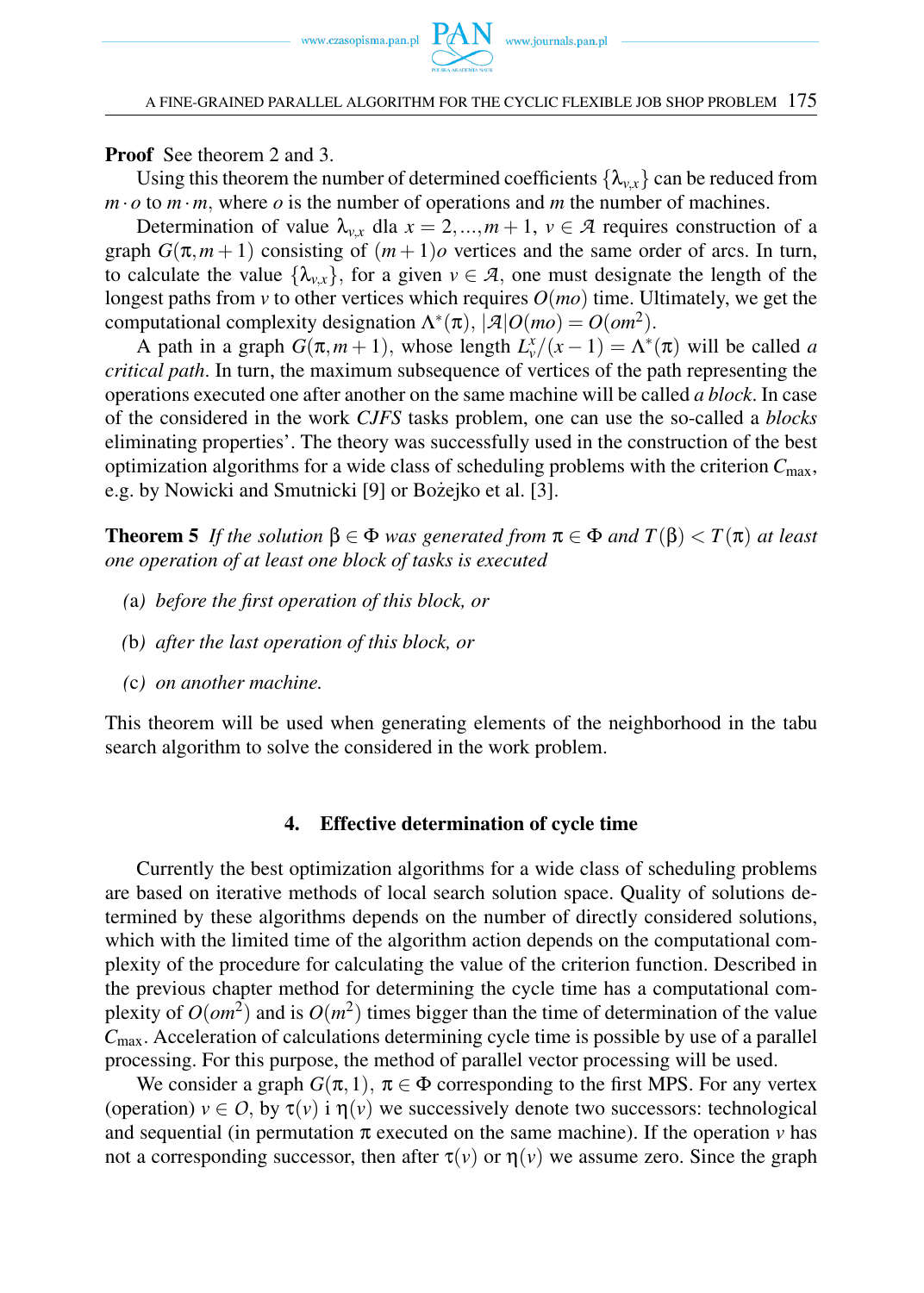

 $G(\pi, 1)$  is directed acyclic and weakly consistent (i.e. for each pair of distinct vertices *x,y* there exists the path from *x* to *y* or from *y* to *x*), so its vertices can be sorted topologically. We can therefore number the vertices in such a way that the beginning of a given arc has a smaller number than its end. In particular the successors  $\tau(v)$  or  $\eta(v)$  of vertex *v* have greater numbers than *v*. Sorting Algorithm topologically sorting vertices of the graph  $G(\pi, 1)$  has a complexity  $O(o)$ .

If  $\sigma = (\sigma(1), \sigma(2), \ldots, \sigma(o))$  is the topological order of the vertices of the graph  $G(\pi,1)$ , then it is easy to extend it to any of the graphs  $G(\pi,k)$ ,  $k = 2,3,...,m+1$ . In such a case vertex  $v^i$  (from *i*-th MPS) is given the number of  $\sigma(v) + (i-1)o$ .

## Procedure SeqTC

- $\pi$  feasible solution;
- σ topological ordering of the vertices of the graph *G*(π*,*1);
	- 1. For  $k = 1, \ldots, m$  do
	- 2. <u>Set</u>  $L_i^x = -\infty$  <u>for</u>  $i \in \mathcal{O}, x = 1, ..., m + 1$ .
	- 3. Set  $L^1_{\pi_k(1)} = 0$ .
	- 4. For  $x = 1, ..., m + 1$  do
	- 5. For  $v = \sigma(1), \ldots, \sigma(o)$  do
	- 6. Set  $L_v^x = L_v^x + p_v$ ,  $L_{\tau(v)}^x = L_v^x$  and  $L_{\tau(v)}^x = L_v^x$ .
	- 7. <u>For</u>  $l = 1, ..., m$  do  $L_{\pi_l(1)}^{x+1} = L_{\pi_l(n_l)}^x$
	- 8. For  $k = 1, ..., m$  and  $x = 1, ..., m+1$  do

9. 
$$
\underline{\text{Set}} \ \lambda_{k,x} = L_{\pi_k(1)}^{x+1} - L_{\pi_k(1)}^x.
$$

Figure 1: Sequential cycle time computing procedure.

Let  $\pi \in \Phi$  be the order of operations' execution on the machines in *CFJS*, problem, whereas  $\sigma = (\sigma(1), \sigma(2), \ldots, \sigma(o))$  topological order of vertices in the graph  $G(\pi, 1)$ . Figure 1 depicts SeqTC procedure of the sequential determining the length of the longest paths  $L^x_v$  in the graph  $G(\pi, m+1)$  used in the computation of coefficients  $\lambda_{v,x}$ (formula(11)). On this basis we determine the value  $\Lambda^*$  (10), i.e. minimum cycle time  $T_{\text{min}}(\pi)$ . In the description of the procedure the sources are vertices of the graph  $G(\pi, 1)$ , who are not the end of any arc (being the first operations executed on machines). The length of paths  $L_v^{(x)}$ ,  $x = 1, ..., m+1$ ,  $v \in O$  are to be interpreted in two ways. Until step 6 they are lower estimate of the length of the longest path coming out of the vertex being the source to the vertex representing an operation  $\nu$  in *x*-th MPS (without the weight of the vertex). The source is determined in Step 3. Then, in step 6 the exact value of the length of the longest path to vertex *v* (with the weight of that vertex) are computed and lower estimate of the length of the longest paths to vertices being successors  $v$ , i.e.  $\tau(v)$ and  $\eta(v)$ *.* are updated. Finally, in step 7, the lower estimate of the length of the longest paths to vertices representing the operations performed on the first machine, in the next MPS are updated.

Based on the analysis of the code it is easy to see that the computational complexity of the procedures for the designation of sequential cycle time  $SeqTC$  is  $O(om^2)$ . This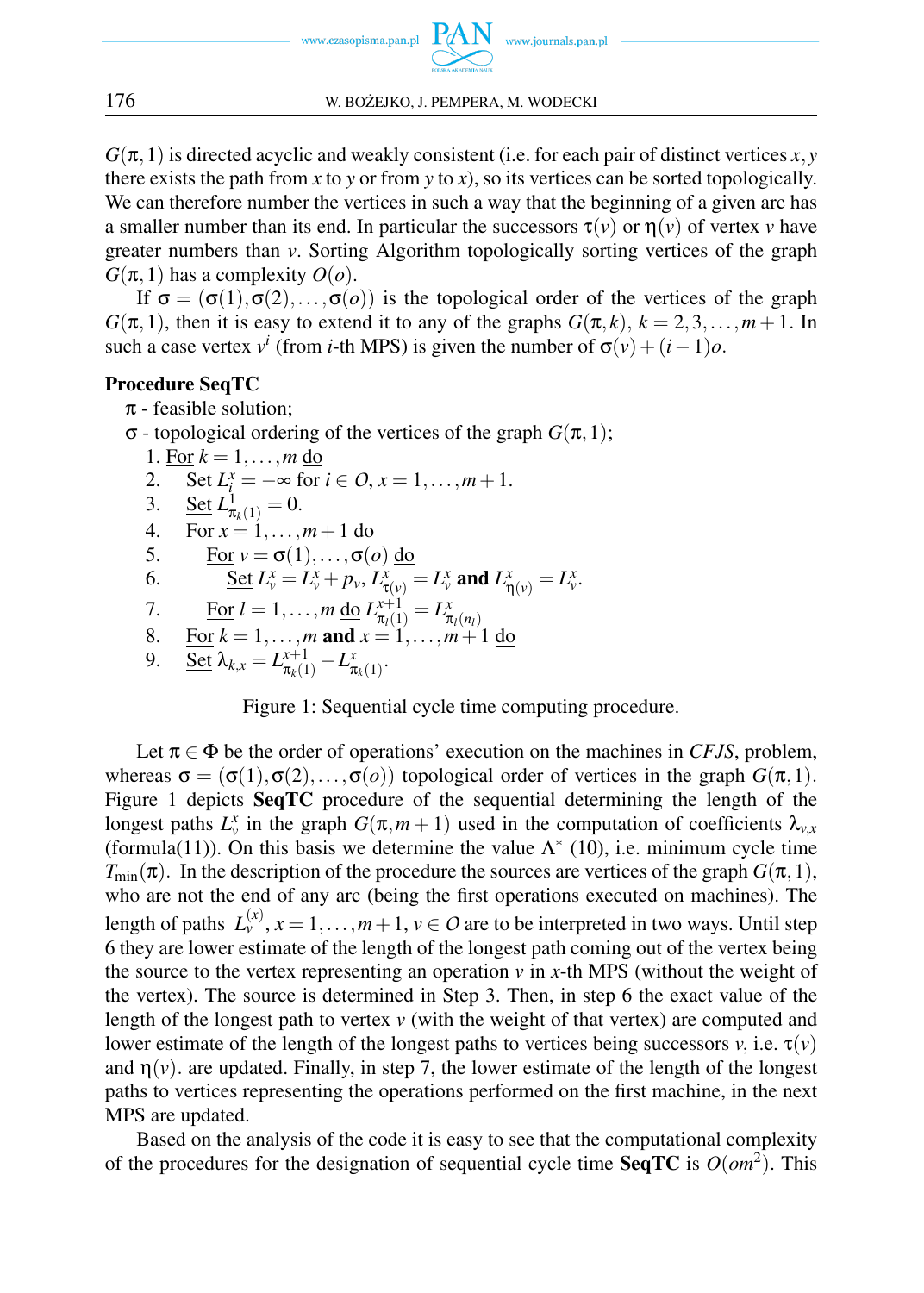time can be significantly reduced by using techniques of parallel search based on the vector processing. Then, in a vector processor cycle there are performed logical, arithmetic operations or data movements, etc. on one or two multi-element vectors. Vector operations are implemented in hardware in all modern processors, both desktops and laptops, and above all, in programmable graphics cards.

#### Procedure ParTC

 $\pi$  - feasible solution:

- σ topological ordering of the vertices of the graph *G*(π*,*1);
	- 1. <u>Set</u>  $\overrightarrow{L}_v^k = -\infty$  for  $v \in O, x = 1, ..., m+1$ .
	- 2. For  $k = 1, ..., m$  do 3. <u>Set</u> *−−−→*  $L^1_{\pi_k(1)}(k) = 0.$ 4. For  $x = 1, ..., m+1$  do 5. For  $v = \sigma(1), \ldots, \sigma(o)$  do 6. Set  $\overrightarrow{L_v^k} = \overrightarrow{L_v^k} + \overrightarrow{p_v}, \overrightarrow{L_{\tau(v)}^k} = \overrightarrow{L_v^k}$  and  $\overrightarrow{L_{\eta(v)}^k} = \overrightarrow{L_v^k}$ . 7. For  $l = 1, \ldots, m$  do *−−−→*  $\overrightarrow{L_{\pi_l(1)}^{x+1}} = \overrightarrow{L_{\pi_l(n_l)}^x}$ . 8. For  $k = 1, ..., m$  and  $x = 1, ..., m + 1$  do 9. <u>Set</u>  $\lambda_{k,x} =$ *−−−→*  $L_{\pi/(1)}^{x+1}$  $\overrightarrow{x+1}$ <sub>*πk*</sub>(1)</sub>  $(k)$ *-* $\overrightarrow{L_{\pi_k(1)}^x}(k)$ .

Figure 2: Parallel cycle time computation.

In Figure 2 there is shown a diagram of ParTC procedure effectively determining the cycle time using a vector parallel processing. Designations are the same as in the sequential procedure. In the vector

$$
\overrightarrow{L_i^{(x)}} = (\overrightarrow{L_i^x}(1), \overrightarrow{L_i^x}(2), \dots, \overrightarrow{L_i^x}(m))
$$
\n(13)

there is remembered the length of the longest path reaching to the vertex representing operation *i* in *x*-th MPS. For various elements of the vector the values differ from one another due to a different source vertex assigned to each vector element. The most timeconsuming are iterative instructions in row 4 and 5. Assuming that operations on vectors are executed in one tact we get superior computational complexity  $O($ *om*), in case of CPU processors transforming *m*- element vectors.

## 5. Neighborhood viewing

In the algorithms of local search the adjacent solutions (neighborhood) can be viewed in two ways, ie. by generating: (*i*) all neighboring solutions (*ii*) subset containing only some solutions. Undoubtedly, the first method is much more time-consuming. However, it usually enables determination of good solutions with fewer iterations of the whole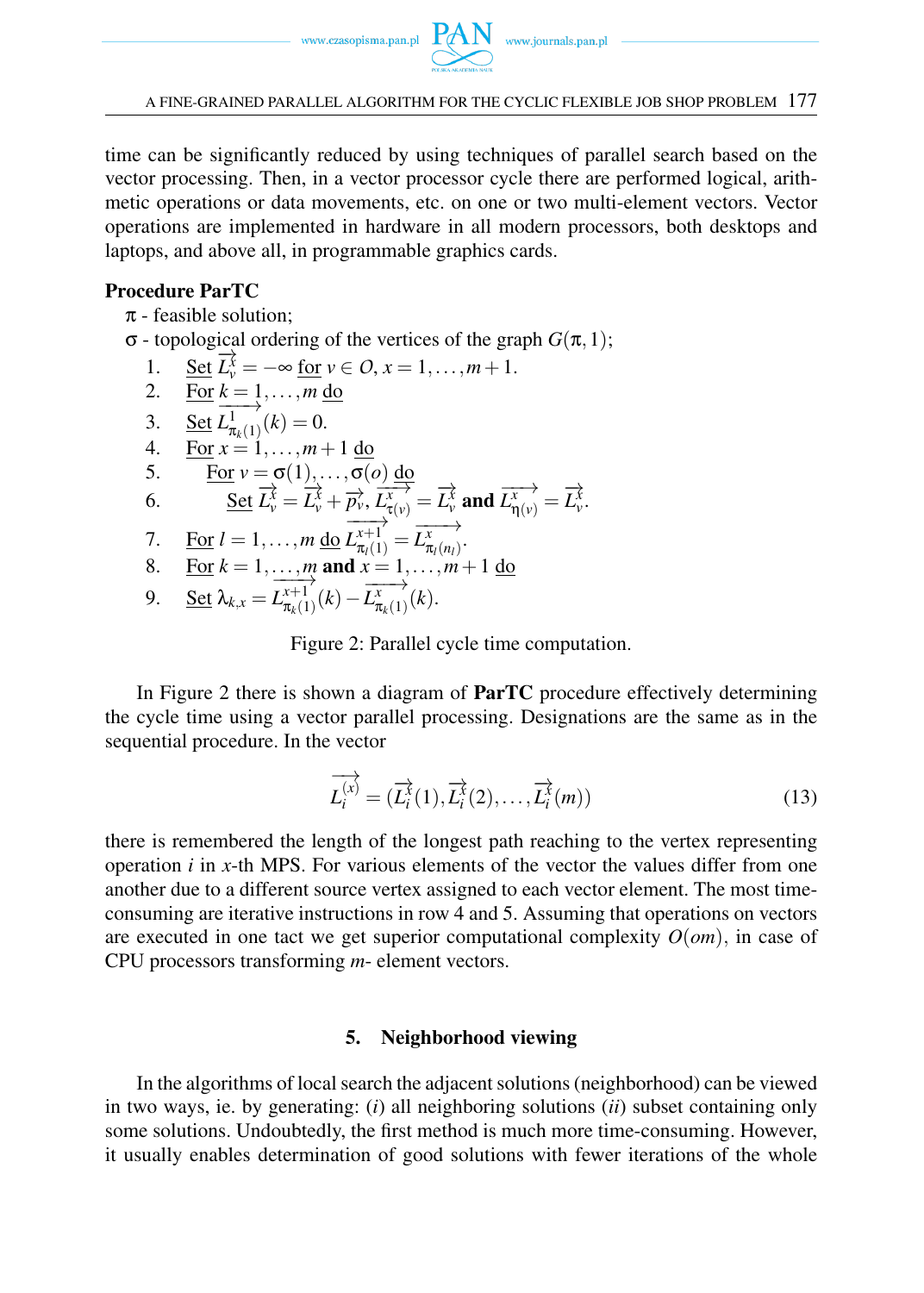

algorithm. Regardless of the method of the neighborhood viewing, for any solution there should be the value of the objective function determined. In the algorithms viewing the whole neighborhood, for many optimization problems, it is possible to construct the accelerator. This ensures, with the use of partial results, a considerable reduction of the computation time of goal function value for all solutions of the neighborhood. An effective example of the accelerator use was described, among others, by Nowicki and Smutnicki [9]. Below, we present a new two-phase neighborhood search method. In the first phase, for each solution in the neighborhood, there is a lower bound of the value of the objective function determined. At the beginning of the second phase there is created a list of solutions ordered non-decreasingly in reference to lower bound (determined in the first phase). Then, for solutions in the sequence they appear in the ordered list, there is the exact value of the objective function calculated. The computation process is terminated, as soon as the solution whose exact value of the objective function is determined, not greater than the lower bound of the remaining on the solutions list. It is worth noting that the better the lower bound of the objective function value, the less solutions will be verified by calculating the exact value.

For the considered in this paper cyclic flexible job shop problem lower bound can be determined by considering only the first MPS (i.e. graph  $G(\pi,1)$ ), wherein as the lower bound we assume:

$$
LB(\pi) = \max_{\nu \in \mathcal{A}} \{ \lambda_{\nu,1} \}.
$$
 (14)

The computational complexity of determining the value  $LB(\pi)$  is in sequential version  $O(\omega m)$ , whereas in parallel  $O(\omega)$ .

#### 6. Computational experiments

In order to evaluate the acceleration of computations relating to the proposed neighborhood viewing method and the use of vector processing there were computational experiments carried out. The results of golf *AGF* algorithm presented in the work of Bożejko et al. [4] and its two of modifications  $A<sub>S</sub>$  and  $A<sub>V</sub>$  were compared. In both algorithms there was a two-phase search of neighborhood applied. In *A<sup>S</sup>* algorithm the search was executed sequentially (procedure  $SeqTC$ ), whereas in  $A_V$  algorithm in parallel (procedure ParTC). Algorithms were programmed in C++ in Visual Studio 2010. The computations were performed on a PC with an Intel I7-core 2.4GHz on a single core of the processor. Parallel processing was carried out on 128-bit registers using SSE2 commands. Each of them was an 8-element vector consisting of 16-bit representations of the data processed in parallel. Vector processing based on SSE instructions was used, among many others, in the work of Smutnicki et al. [10]. Comparative studies of algorithms were carried out on the instances presented in the works of Barnes and Chambers [1]. For all three algorithms the adopted number of iterations (stop condition) equaled 10 000, whereas the length of tabu list was 15.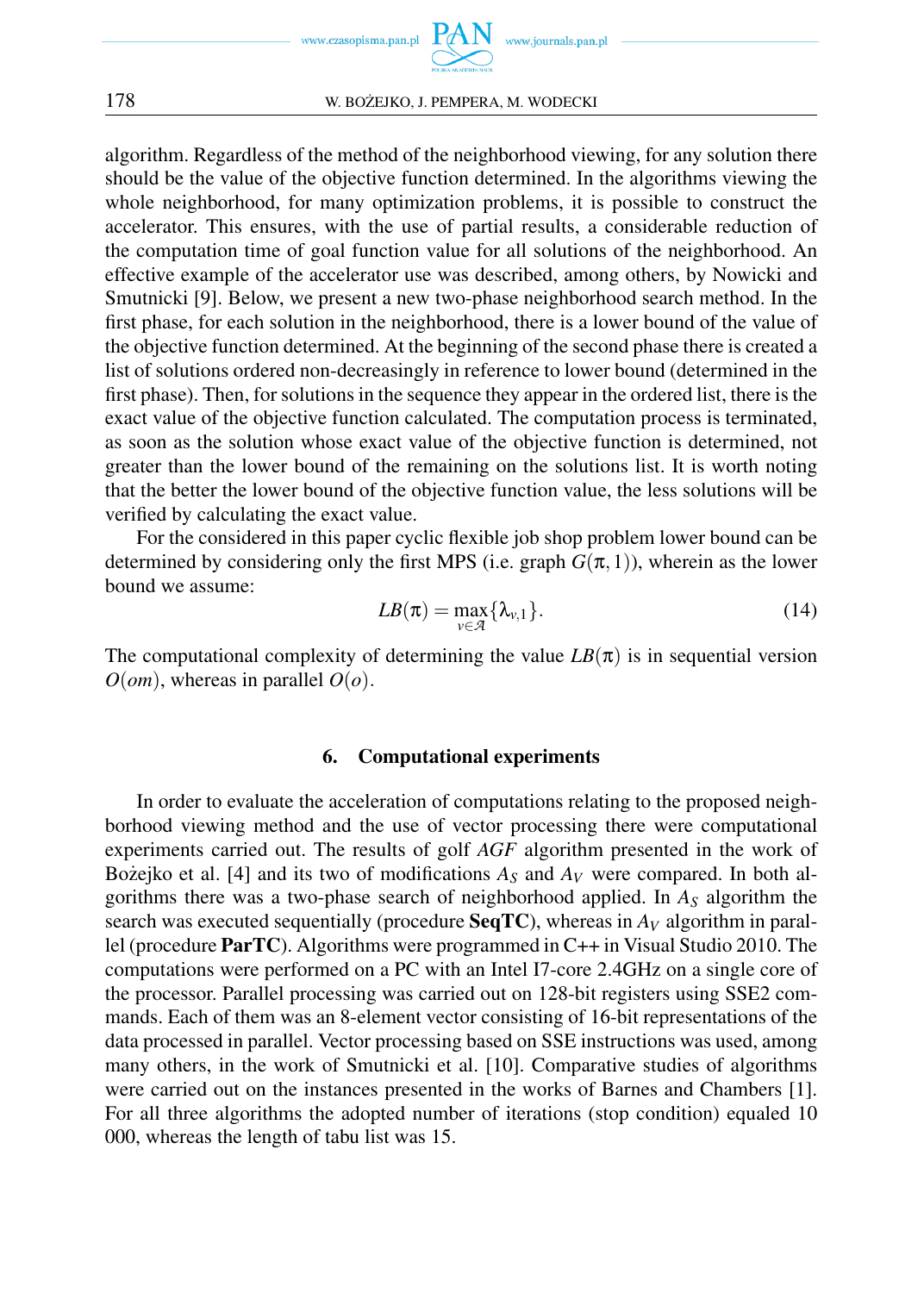www.czasopisma.pan.pl

| a fine-grained parallel algorithm for the cyclic flexible job shop problem $\,179$ |
|------------------------------------------------------------------------------------|
|------------------------------------------------------------------------------------|

| Instance            | $n \times m$ | $\mathcal{O}$ | t(AGF) | $t(A_S)$ | t(AGF)<br>$t(A_S)$ | $t(A_V)$ | $t(A_S)$<br>$t(A_V)$ | $t(\overline{AGF})$<br>$t(A_V)$ |
|---------------------|--------------|---------------|--------|----------|--------------------|----------|----------------------|---------------------------------|
| setb4c9             | $15\times11$ | 150           | 19.59  | 4.91     | 4.0                | 1.49     | 3.3                  | 13.1                            |
| setb4cc             | $15\times12$ | 150           | 30.22  | 6.63     | 4.6                | 1.97     | 3.4                  | 15.3                            |
| setb4x              | $15\times11$ | 150           | 18.56  | 4.92     | 3.8                | 1.48     | 3.3                  | 12.5                            |
| setb4xx             | $15\times12$ | 150           | 23.45  | 5.78     | 4.1                | 1.64     | 3.5                  | 14.3                            |
| setb4xxx            | $15\times13$ | 150           | 69.33  | 6.19     | 11.2               | 1.73     | 3.6                  | 40.1                            |
| setb4xy             | $15\times12$ | 150           | 7.47   | 5.38     | 1.4                | 1.63     | 3.3                  | 4.6                             |
| setb4xyz            | $15\times13$ | 150           | 4.06   | 0.75     | 5.4                | 0.23     | 3.3                  | 17.7                            |
| seti5c12            | $15\times16$ | 225           | 67.6   | 12.67    | 5.3                | 3.52     | 3.6                  | 19.2                            |
| seti5cc             | $15\times17$ | 225           | 98.2   | 15.86    | 6.2                | 4.41     | 3.6                  | 22.3                            |
| seti <sup>5x</sup>  | $15\times16$ | 225           | 62.86  | 12.09    | 5.2                | 3.38     | 3.6                  | 18.6                            |
| seti5xx             | $15\times17$ | 225           | 77.13  | 14.09    | 5.5                | 3.81     | 3.7                  | 20.2                            |
| seti5xxx            | $15\times18$ | 225           | 107.27 | 17.03    | 6.3                | 4.52     | 3.8                  | 23.7                            |
| seti <sup>5xy</sup> | $15\times17$ | 225           | 98.1   | 15.75    | 6.2                | 4.36     | 3.6                  | 22.5                            |
| seti5xyz            | $15\times18$ | 225           | 121.14 | 17.97    | 6.7                | 4.81     | 3.7                  | 25.2                            |

Table 1: The operating times and acceleration of algorithms.

In Table 1 there were the results on the time of computations of algorithms  $t(A)$ ,  $A \in \{AGF, A_S, A_V\}$ , presented. The first column shows the name of example, in the subsequent ones: the number of tasks (*n*), the number of machines (*m*) and the number of operations (*o*). The next three columns include the running times of  $AGF$  and  $A<sub>S</sub>$ . algorithms. In turn, in the last three columns there were the operating times of sequential algorithms  $AGF$  and  $A_S$ , compared with the running time of the parallel algorithm  $A_V$ .

The results of experimental studies clearly indicate that the use of the two-phase method of viewing the neighborhood significantly reduces computation times. For the sequential version of the algorithm the running time is shorter - from 4.0 to 11.2 times (the quotient of  $\frac{t(AGF)}{t(As)}$ ). On the other hand, the use of parallel processing realized by vector computing enables additional reduction of time from 3.3 to 3.8 times. Ultimately, the simultaneous use of both methods of computation acceleration allows its users for additional time reduction from 4.6 to 40.1 times.

The quality of solutions generated by *AGF* algorithm was presented in Table 2 (the other two algorithms  $A<sub>S</sub>$  and  $A<sub>V</sub>$  determined the same solutions but in a much shorter time). The cycle time of solutions generated by *AGF* algorithm were compared with the best known values of the minimum execution time of all tasks *C*max. It should be noted that *C*max is the lower bound on the length of cycle time for one of the cyclic models considered in the work of Brucker and Kampmeyer [5]. For each example, based on a minimum time of tasks execution of the first MPS *C*max and the length of the cycle time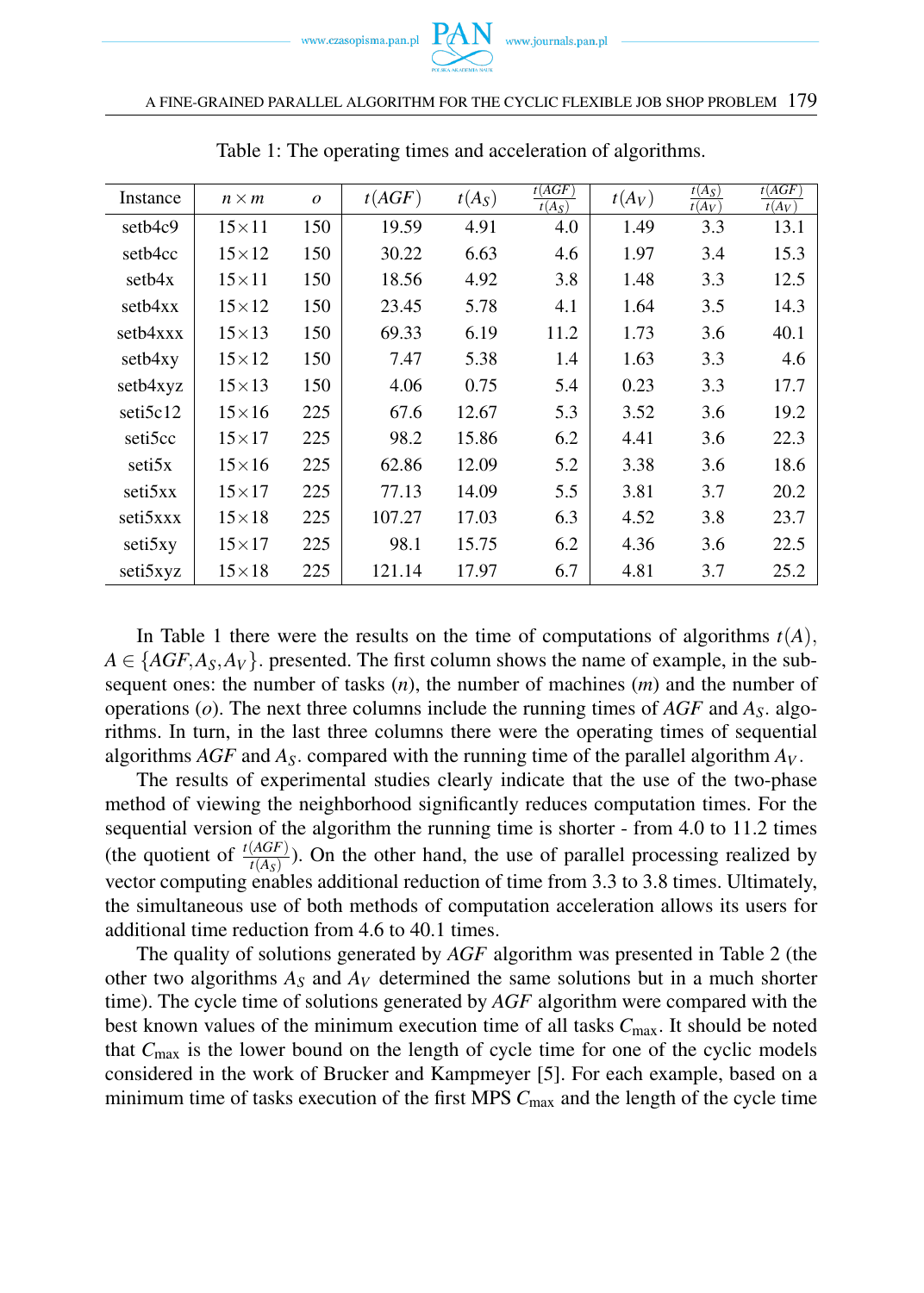

| Instance            | $n \times m$   | $\mathcal{O}$ | $C_{\rm max}$ | $T^*$  | <b>PRD</b> |
|---------------------|----------------|---------------|---------------|--------|------------|
| setb4c9             | $15\times11$   | 150           | 914           | 903    | 1.20       |
| setb4cc             | $15\times12$   | 150           | 907           | 887.67 | 2.13       |
| setb4x              | $15\times11$   | 150           | 925           | 878    | 5.08       |
| setb4xx             | $15\times12$   | 150           | 925           | 879    | 4.97       |
| setb4xxx            | $15 \times 13$ | 150           | 925           | 1002   | $-8.32$    |
| setb4xy             | $15\times12$   | 150           | 910           | 845    | 7.14       |
| setb4xyz            | $15\times13$   | 150           | 903           | 838    | 7.20       |
| seti5c12            | $15\times16$   | 225           | 1174          | 1130   | 3.75       |
| seti5cc             | $15\times17$   | 225           | 1136          | 1064.5 | 6.29       |
| seti <sup>5x</sup>  | $15\times16$   | 225           | 1198          | 1141   | 4.76       |
| seti5xx             | $15\times17$   | 225           | 1197          | 1100   | 8.10       |
| seti5xxx            | $15\times18$   | 225           | 1197          | 1136.5 | 5.05       |
| seti <sup>5xy</sup> | $15\times17$   | 225           | 1136          | 1064.5 | 6.29       |
| seti5xyz            | $15\times18$   | 225           | 1125          | 1052   | 6.49       |

Table 2: The values set by the algorithms of solutions.

*T* there was a relative percentage improvement determined

$$
PRD = \frac{C_{\text{max}} - T}{C_{\text{max}}} 100\%.
$$
\n
$$
(15)
$$

For 13 instances the cycle times determined by *AGF* algorithm were significantly lower than the value  $C_{\text{max}}$ . This improvement ranged from 1.2 to 8.1 %. In one case (example setb4xxx) determined by *AGF* algorithm, cycle time length was about 8.32% worse than the value  $C_{\text{max}}$ .

Given the fact that the best solutions were determined after a small number of iterations, it is possible to state that this algorithm can be successfully used to solve practical examples of large sizes.

## 7. Summary

In the work there was a cyclical flexible job shop problem considered. A graph model, for a fixed order of operations execution on individual machines was presented. The theorems enabling efficient determination of the minimum cycle time and a lower bound were proven. In order to speed up the calculations there was not only a two-phase method of neighborhood searching proposed but also a parallel method of determining the cycle time for the established order of operations that used vector processing